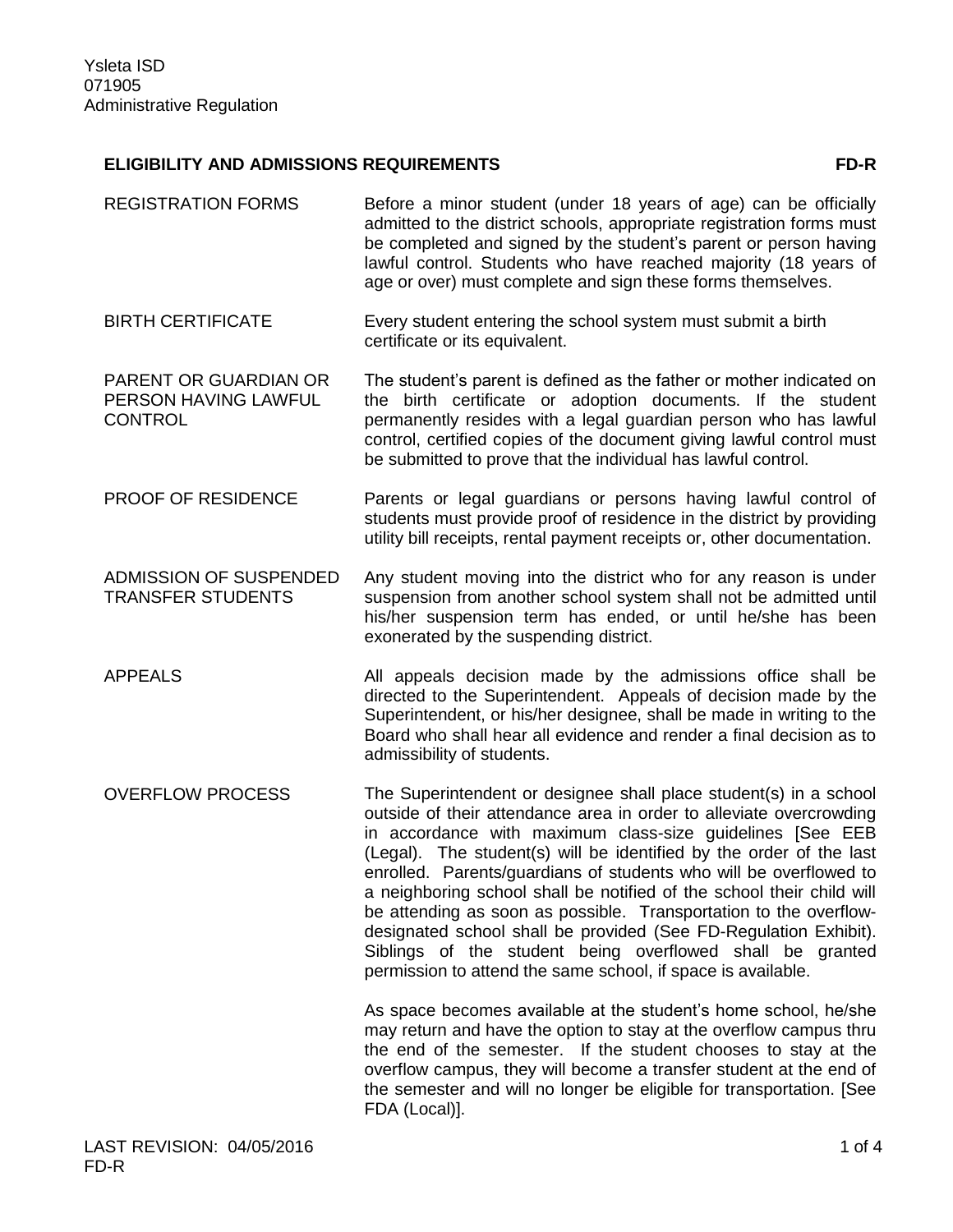| <b>TEXAS PENAL CODE</b>                            | In all matters regarding admissions District officials should also be<br>cognizant of the provision of the Texas Penal Code, Section 37.10,<br>Tampering with Governmental Record, which reads as follows:                                                                                                                                                                                                                                                                                                                                                                                                                                                                                                                   |
|----------------------------------------------------|------------------------------------------------------------------------------------------------------------------------------------------------------------------------------------------------------------------------------------------------------------------------------------------------------------------------------------------------------------------------------------------------------------------------------------------------------------------------------------------------------------------------------------------------------------------------------------------------------------------------------------------------------------------------------------------------------------------------------|
|                                                    | 1. A person commits an offense if he:<br>a) knowingly makes a false entry in, or false alteration of, a<br>governmental record;<br>b) makes, presents, or uses any record, document, or thing<br>with knowledge of its falsity and with intent that it be taken as<br>a genuine governmental record; or,<br>intentionally destroys, conceals, removes, or otherwise<br>C)<br>impairs the verity, legibility, or availability of a governmental<br>record.                                                                                                                                                                                                                                                                    |
|                                                    | 2. It is an exception to the application of subsection (a) (3) of this<br>section that the governmental record is destroyed pursuant to<br>legal authorization.                                                                                                                                                                                                                                                                                                                                                                                                                                                                                                                                                              |
|                                                    | An offense under this section is a Class A misdemeanor unless the<br>actor's intent is to defraud or harm another, in which event the<br>offense is a felony of the third degree.                                                                                                                                                                                                                                                                                                                                                                                                                                                                                                                                            |
| <b>LAW</b>                                         | In all questions regarding the admission of students district officials<br>should be cognizant of the amendments to the Section 21.031 of<br>the Texas Education Code and Section 114 of the Texas Probate<br>Code enacted by the 68 <sup>th</sup> Texas Legislature, to-wit:<br>The additions of subsections (g) and $H(h)$ to Section 21.031 read<br>as follows:<br>1. In addition to the penalty provided by Section 37.10, penal Code,<br>a person who knowingly falsifies information on a form required<br>for enrollment of a student who is not eligible for enrollment in<br>the district but is enrolled on the basis of the false information.<br>The person is liable for the period during which the ineligible |
|                                                    | student is enrolled, for the greater of:<br>a) the maximum fee the district may charge under Section<br>21,063 of this Code; or<br>b) the amount the district has budgeted for each student as<br>maintenance and operating expenses.                                                                                                                                                                                                                                                                                                                                                                                                                                                                                        |
| <b>IMMUNIZATION PROVISION</b><br><b>ENROLLMENT</b> | Parent/guardian written notifications and telephone conferences<br>delineates dates of the 30 day provisional enrollment and the final<br>date which the student is allowed to remain in school without<br>compliance to minimum immunization requirements. Parent<br>notifications indicate the first and final dates of the 30 day<br>provisional enrollment is designated according to the following<br>information:                                                                                                                                                                                                                                                                                                      |
|                                                    | a) the immunization due date as written on the child's/student's<br>personal immunization document                                                                                                                                                                                                                                                                                                                                                                                                                                                                                                                                                                                                                           |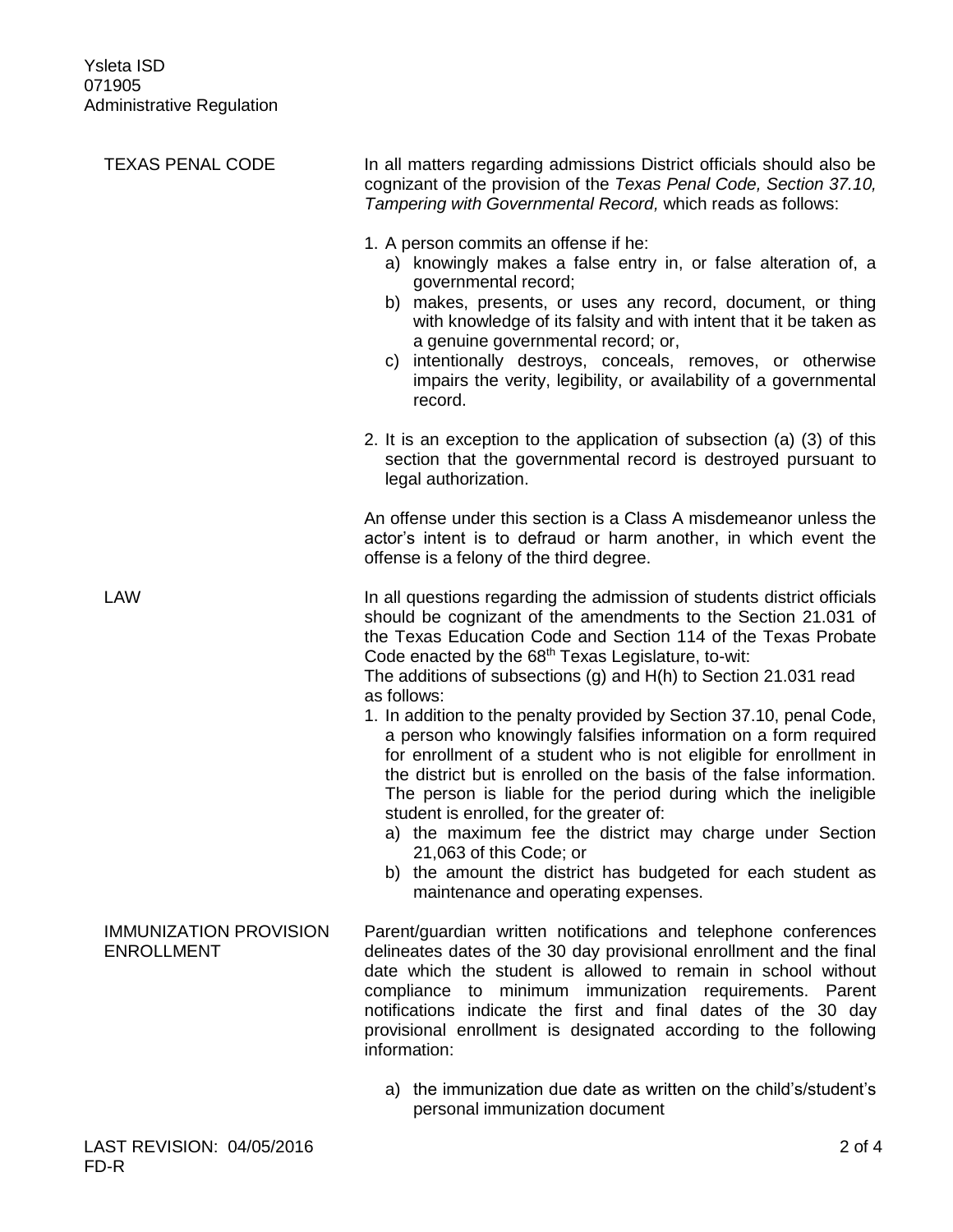b) the last vaccination date listed on the child's/student's school immunization record.

Parent notification of 30 day provisional enrollment may be distributed on the following circumstances:

- a) on the first official day of school of the new school year
- b) on the student's first day of enrollment during the school year

Each school year is designated its own 30 day provisional enrollment.

Final date of the 30 provisional enrollment is avoided during critical attendance dates, i.e. six weeks tests, state assessment testing.

REQUEST FOR FIRST GRADE PLACEMENT BY PARENTS OF KINDERGARTEN STUDENTS Parents of Kindergarten eligible students may request placement in first grade. Such students should be initially placed in a kindergarten classroom until a final determination is made. Procedural assessment and observation for possible first grade placement should occur as soon as possible after the school year begins.

PROCEDURES 1. Obtain parents' signature when a request is made.

2. Exercise Option A or Option B below:

- Option A: A joint meeting of the principal, parent, kindergarten teacher and any other appropriate party may decide the placement based on appropriate assessments and consensus on the prediction for student success and socialization.
- Option B: If all interested parties exhaust efforts to resolve grade placement, then the following procedures will be exercised.
- 3. The kindergarten teacher will provide a portfolio which includes evidence of the student's performance both academically and socially. The parent may also supply evidence which will become part of the portfolio.
- 4. Based on the evidence in the portfolio, the kindergarten teacher will provide a written summary on the prediction for student success and socialization.
- 5. The first grade teacher will observe the child and provide written comments about the student's overall performance and potential for success in first grade.
- 6. At this point, the principal will review that documentation and determine appropriate placement.